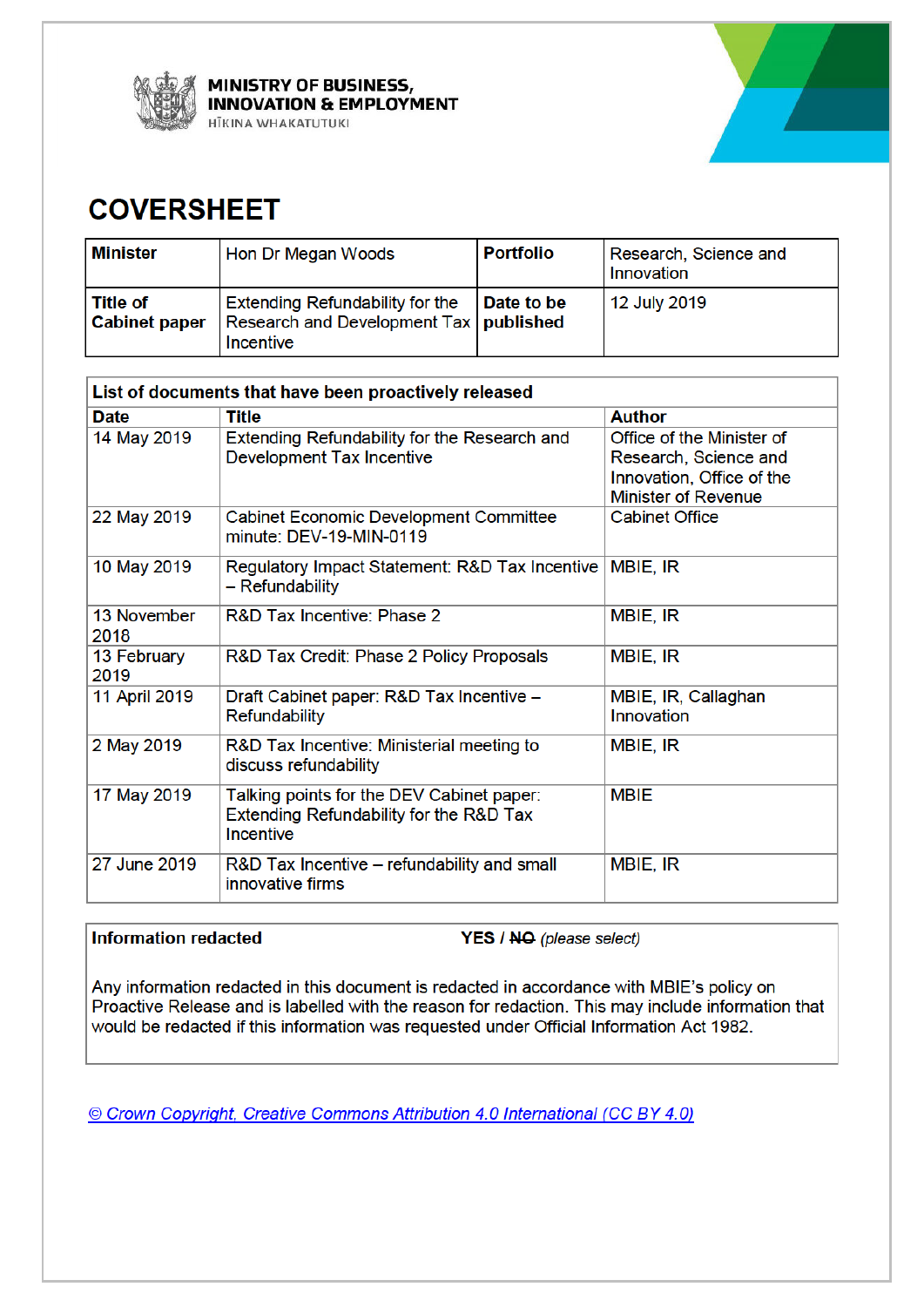



POLICY AND STRATEGY

| <b>Policy report:</b>                                                                                    | <b>R&amp;D Tax Credit: Phase 2 Policy Proposals</b>                                                                         |               |                  |  |
|----------------------------------------------------------------------------------------------------------|-----------------------------------------------------------------------------------------------------------------------------|---------------|------------------|--|
|                                                                                                          |                                                                                                                             |               |                  |  |
| Date:                                                                                                    | 13 February 2019                                                                                                            | Priority:     | Medium           |  |
| <b>Security level:</b>                                                                                   | In Confidence                                                                                                               | Report number | IR2019/005       |  |
|                                                                                                          |                                                                                                                             |               | 2296 18-19       |  |
|                                                                                                          |                                                                                                                             |               |                  |  |
| <b>Action sought</b>                                                                                     |                                                                                                                             |               |                  |  |
|                                                                                                          |                                                                                                                             |               |                  |  |
|                                                                                                          | Action sought                                                                                                               |               | <b>Deadline</b>  |  |
| Minister of Research,                                                                                    | Agree that officials commence stakeholder                                                                                   |               | 22 February 2019 |  |
| Science and Innovation<br>engagement on phase two of the R&D tax<br>incentive including on the issues of |                                                                                                                             |               |                  |  |
| refundability, tax exempt organisations,                                                                 |                                                                                                                             |               |                  |  |
| and options for the future of the tax loss<br>cash out.                                                  |                                                                                                                             |               |                  |  |
| Minister of Revenue                                                                                      | Agree that officials commence stakeholder<br>engagement on phase two of the R&D tax<br>incentive including on the issues of |               | 22 February 2019 |  |
|                                                                                                          |                                                                                                                             |               |                  |  |
|                                                                                                          | refundability, tax exempt organisations,                                                                                    |               |                  |  |
|                                                                                                          | and options for the future of the tax loss<br>cash out.                                                                     |               |                  |  |
|                                                                                                          | Agree to forward this report to Minister of<br>Finance.                                                                     |               |                  |  |

## **Contact for telephone discussion (if required)**

| <b>Name</b>      | <b>Position</b>                                                                  | <b>Telephone</b>                          |
|------------------|----------------------------------------------------------------------------------|-------------------------------------------|
| Keith Taylor     | Manager, Policy<br><b>Internal Revenue</b>                                       | 04 890 2808<br>Privacy of natural persons |
| Kirsty Hutchison | Manager, Innovation Policy<br>Ministry of Business,<br>Innovation and Employment | 04 901 4131<br>Privacy of natural persons |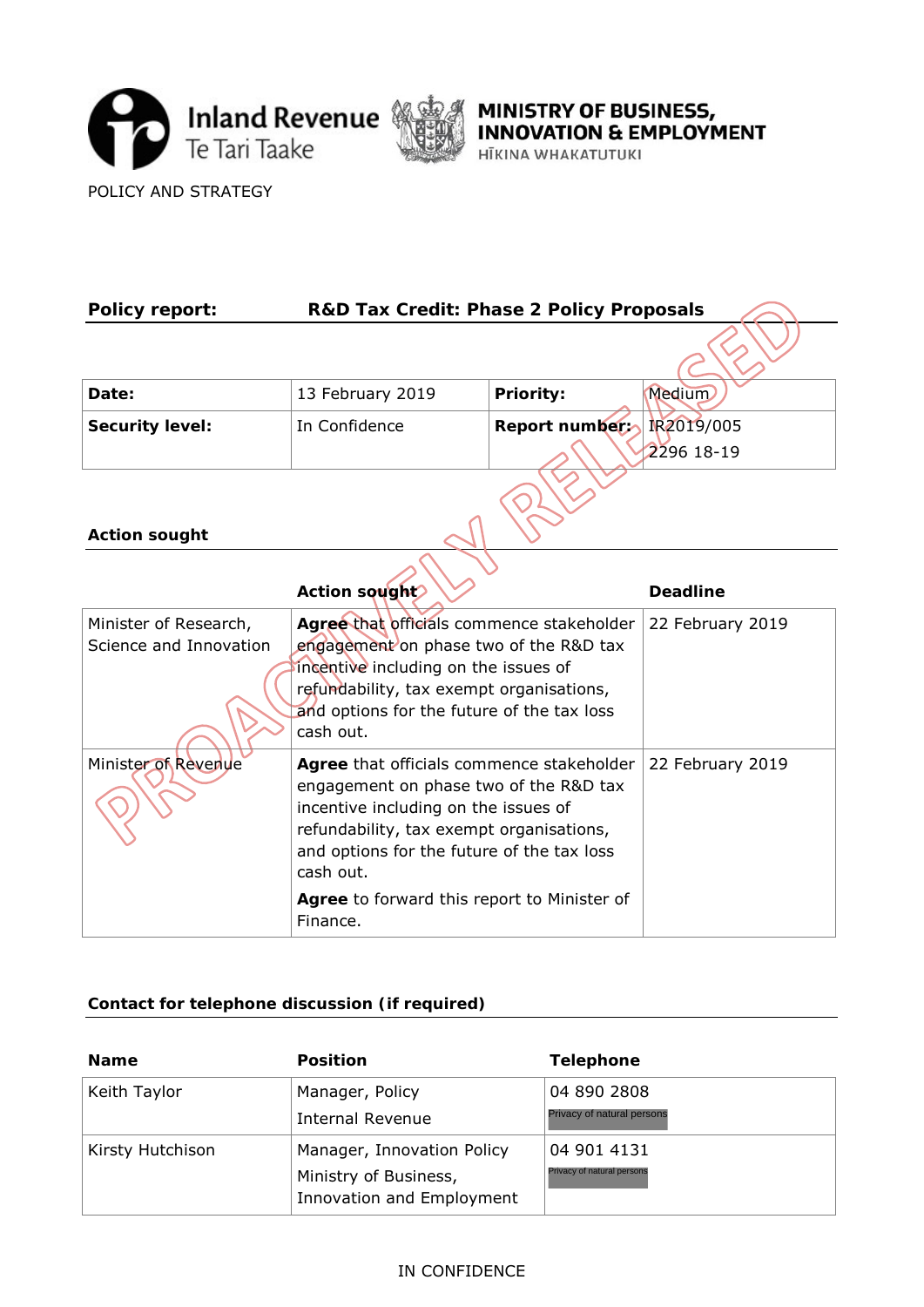## 13 February 2019

 Minister of Research, Science and Innovation Minister of Revenue

## **R&D Tax Incentive: Phase 2 Policy Proposals**

#### **Executive summary**

- 1. With legislation to introduce the Government's R&D tax incentive progressing through Parliament, officials are now considering the following policy issues that had been deferred to a secondary phase:
	- A comprehensive policy on refundability (the Bill currently provides for limited refundability to loss-making and pre-profit businesses)
	- Treatment of tax-exempt organisations (the first-year policy on refundability excludes entities that receive tax exempt income)
	- Options for the future of the R&D tax loss cash out (this policy was introduced in 2015 to address the effect of distortions in the tax system on R&D intensive start-ups)
- 2. A key aim of the Government's R&D tax incentive is to expand access to R&D support to a wider and more diverse range of firms and to provide firms with the certainty and confidence to increase their investment in R&D. The policy intent is to create a regime that is accessible, internationally competitive and sustainable.
- 3. These objectives have guided our thinking on the following proposals which we propose form the basis of stakeholder engagement. The stakeholder engagement will be used to seek feedback on and test the implications of the options described below (noting that Ministers have not yet taken final policy decisions).

 *Refundability and treatment of tax-exempt organisations* 

 $\bigoplus$ ) We propose that refundability of the R&D tax credit for firms in loss or with insufficient profit should be widely available. This is consistent with the objective of providing broad-based support for R&D. However, in order to manage the risks that refundability creates to the sustainability of the scheme, officials propose that the amount paid to an organisation in a single year would be limited by:

- • the amount of PAYE paid (this ensures a firm has a tangible economic presence and that what firms receive from the tax system does not exceed what they have contributed); and
- a cap on refunds of \$5 million (this will ensure that Growth Grant recipients are not worse off by moving to the tax incentive).
- 5. We are aware that some firms legitimately do not pay PAYE and we will use the stakeholder engagement to explore the extent of this issue and the appropriateness of using alternative taxes paid as a constraint on refundability.
- 6. The quality of, and positive externalities from, R&D undertaken by tax-exempt organisations is likely to be similar to that of taxable entities. Therefore, from the perspective of growing New Zealand-based R&D, it makes sense for the tax incentive to be refundable for tax-exempt organisations with no further restrictions than those that apply to taxable entities. However, we intend to use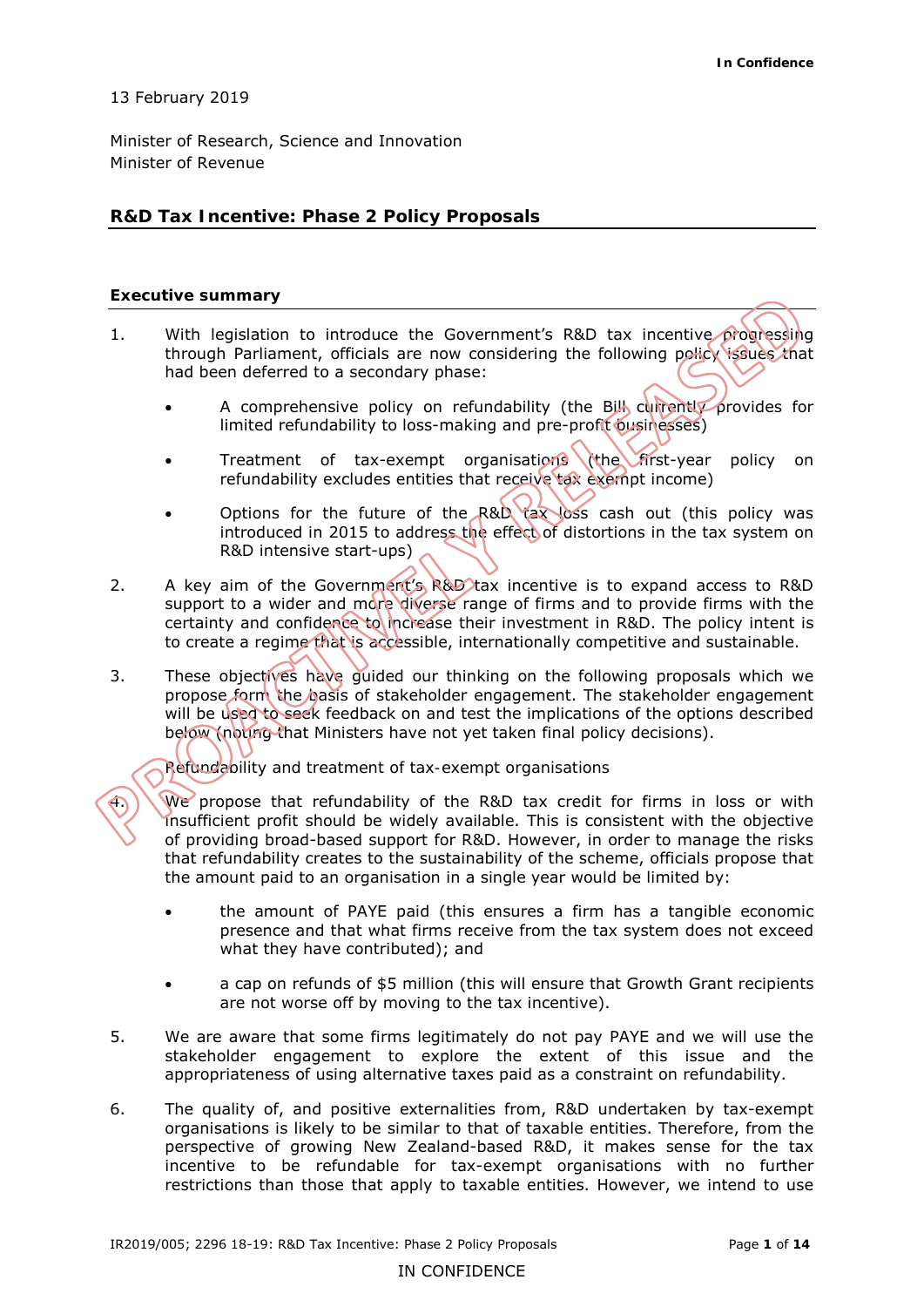the stakeholder engagement as an opportunity to build a better understanding of the type and amount of R&D that is undertaken by tax-exempt organisations.

 *The R&D tax loss cash out* 

- 7. The tax loss cash out is intended to mitigate distortions in the tax system that particularly affect R&D intensive start-up companies. The policy allows qualifying firms to receive cash for their losses that relate to R&D rather than waiting until the firm is profitable to obtain the benefit of a tax deduction. About 350 firms have registered for the scheme. The introduction of the R&D tax incentive provides an opportunity to consider options for the future of the tax loss cash out including:
	- Betaining it as a separate instrument but with some amendments such as aligning the definition of R&D with the tax incentive and tightening its eligibility criteria, or
	- incorporating it as an additional support for start-up firms delivered via an extension to the tax incentive, or
	- ceasing the tax loss cash out.
- insights into administrative issues such as the value of aligning the R&D definition with the tax incentive, and to explore whether it would create confusion to retain 8. The engagement with stakeholders provides an opportunity to test our understanding of the impact that the tax loss cash out has had on firms, to seek the two separate instruments.
- 9. If Ministers agree to these proposals, officials will commence a process of stakeholder engagement. We anticipate providing you advice in April so that Cabinet approval and legislation can follow later in the year.

## **Recommended action**

10. The Ministry of Business, Innovation and Employment and Inland Revenue recommend that you:

- 10.1 **Agree** that officials commence stakeholder engagement on phase 2 of the R&D tax incentive
- 10.2 **Agree** that the proposals that will form the basis of this engagement are:
	- 10.2.1 Refundability of the tax credit for firms in loss or with insufficient profit should be widely available, with the only constraints being that the amount paid to an organisation in a single year would be limited by the amount of PAYE paid and capped at \$5 million.
	- 10.2.2 No further restrictions would apply to tax-exempt organisations.
	- 10.2.3 Options for the future of the R&D tax loss cash out could include:
		- aligning it with the tax incentive and tightening its eligibility,
		- incorporating it as an additional support for start-up firms delivered via an extension to the tax incentive, or
		- ceasing the tax loss cash out.
- 10.3 **Agree** to refer this report to the Minister of Finance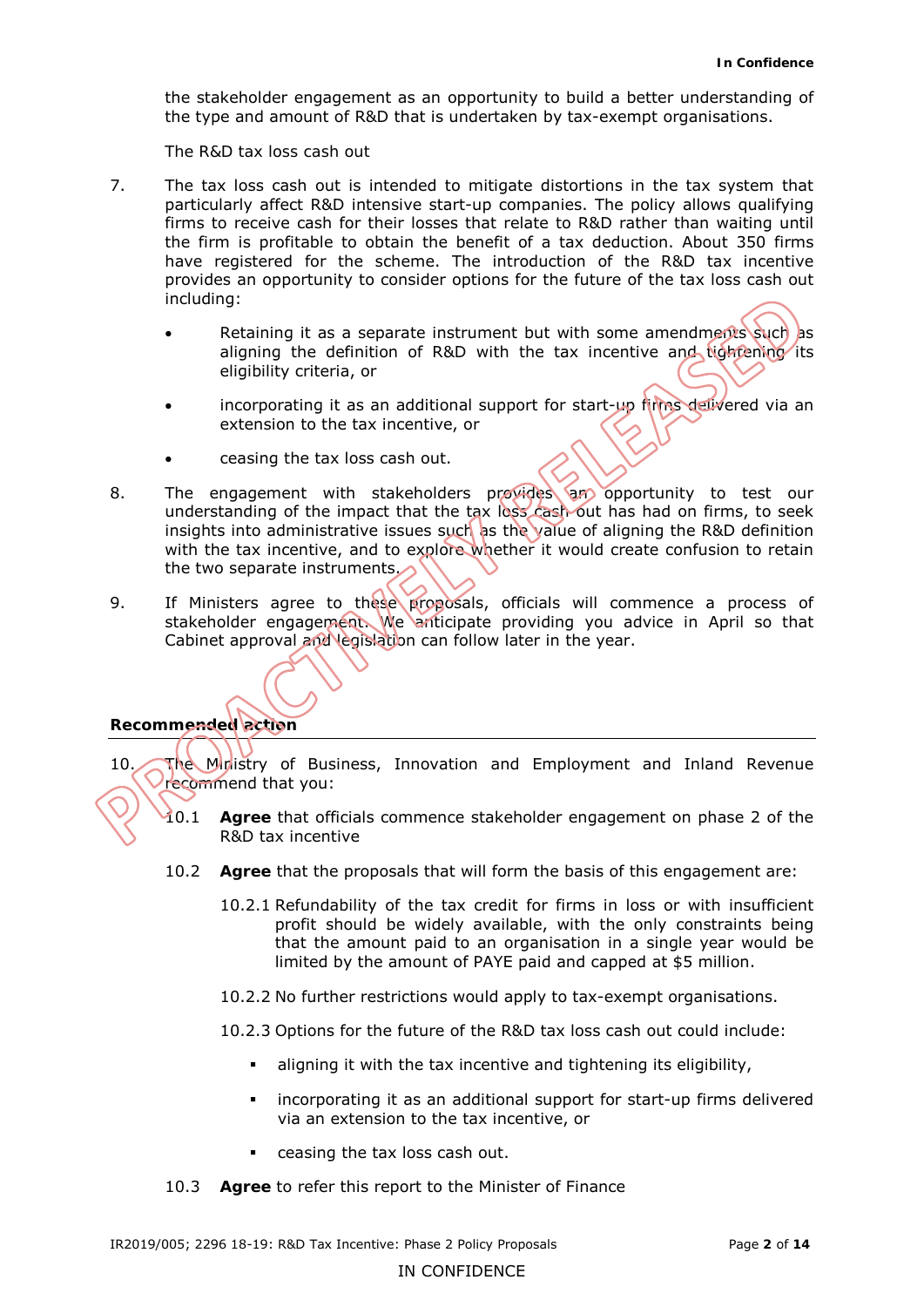10.4 **Note** that officials will report back to you following the stakeholder engagement.

**Kirsty Hutchison Keith Taylor** Manager, Innovation Policy **Nanager** Policy Manager

MBIE Policy and Strategy, Inland Revenue

**Hon Dr Megan Woods Hon Stuart Nash** Minister of Finance

/ /2019 / /2019

Minister of Revenue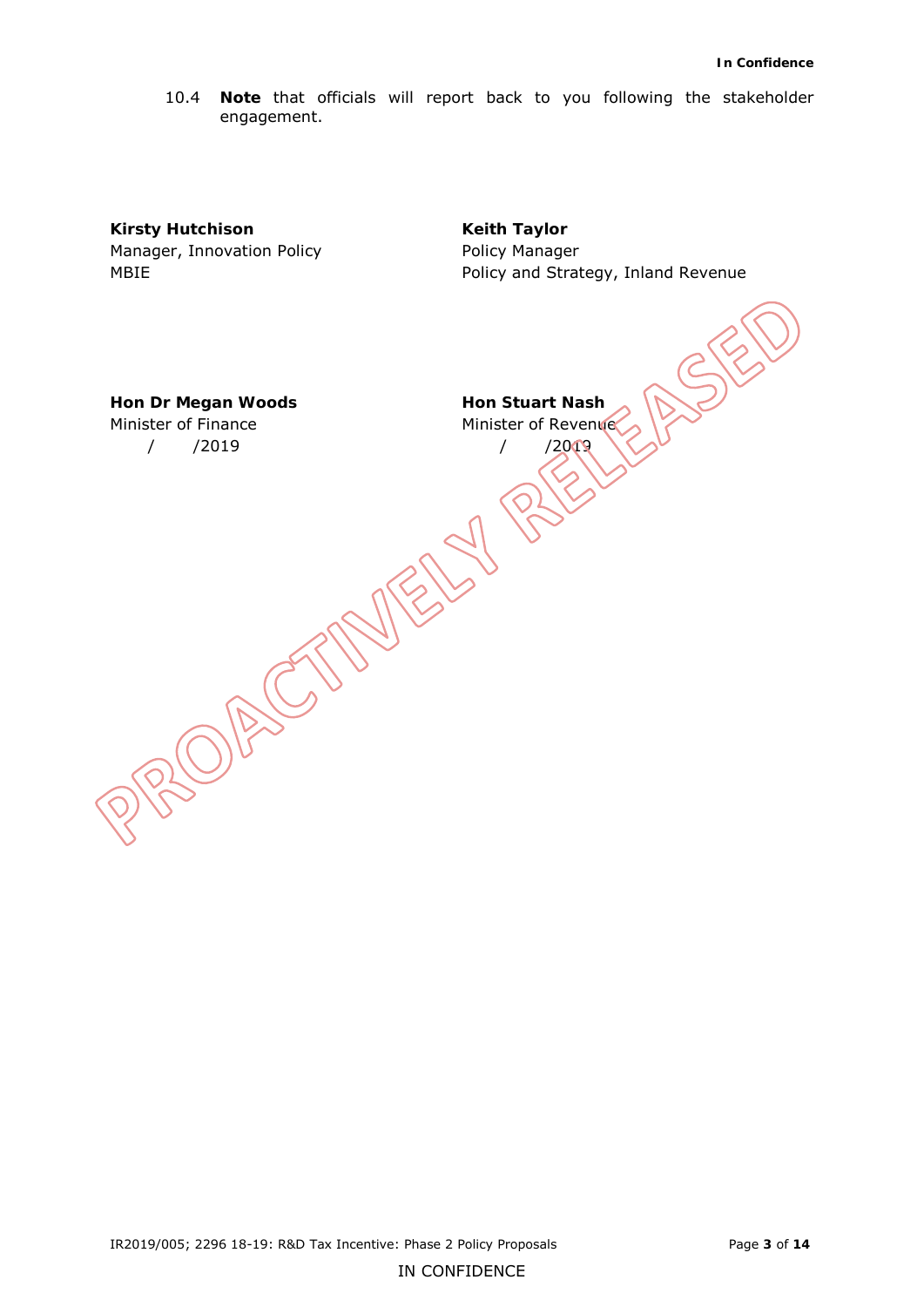#### **Purpose**

- 11. This report seeks joint Ministers' agreement to proposals that are to be the subject of stakeholder engagement. The proposals relate to:
	- • How refundability of the tax credit could apply from 1 April 2020
	- Whether there should be limits on refundability for non-tax paying organisations
	- • Options for the future of the R&D Tax Loss Cash Out
- 12. Your agreement to these proposals does not represent final Government decisions. The proposals will form the basis of officials' engagement with stakeholders. Officials will brief you following this engagement and recommend proposals you can take to Cabinet for final decisions.

#### **Context and background**

- 13. The R&D tax incentive was developed under tight timeframes. Consequently, there was not time to resolve some complex issues before the legislation was drafted.
- drafted.<br>14. Cabinet agreed to provide limited refundability for firms in loss for the first year of the tax incentive and you committed to review the policy that would apply from the second year. The two-year transition for Growth Grant recipients meant firms were not disadvantaged, relative to their current situation, in this delay to establishing the longer-term policy.
- 15. The R&D tax loss cash out is a separate policy from the R&D tax incentive. But the advent of the tax incentive and the high overlap between recipients under each policy means it is timely to review it.
- 16. You have previously agreed to the scope and timeframes for this Phase 2 policy work (1560 18-19; IR2018/688 refers). If you agree with these proposals, we will hold workshops with stakeholders to get their feedback. We anticipate providing you advice in April so that Cabinet approval and legislation can follow later in the year.

## **Refundability**

 *Why it is an issue* 

- 17. Refundability refers to paying out the tax credit if the business has insufficient tax liability. The alternative to refunding the credit is for firms to carry it forward and use it when they become profitable.
- 18. Providing a refund ensures that all firms doing R&D receive equal support. For instance, an established business can support R&D through profits from its existing products, and therefore can immediately benefit from a tax credit. Similarly a large conglomerate can support a loss-making R&D division through profits from other parts of a business. By contrast, a start-up firm will not have offsetting profits from other activities and – unless its credits are refunded – may not be able to benefit from the tax credit until a much later date, if at all.
- 19. Refundability provides financial support for R&D when it is most needed. In most cases, a firm will engage in R&D expenditure prior to receiving revenue from commercialising its product. Therefore, not only are R&D-intensive firms more likely to be in loss, they are also more likely to be cash constrained. For these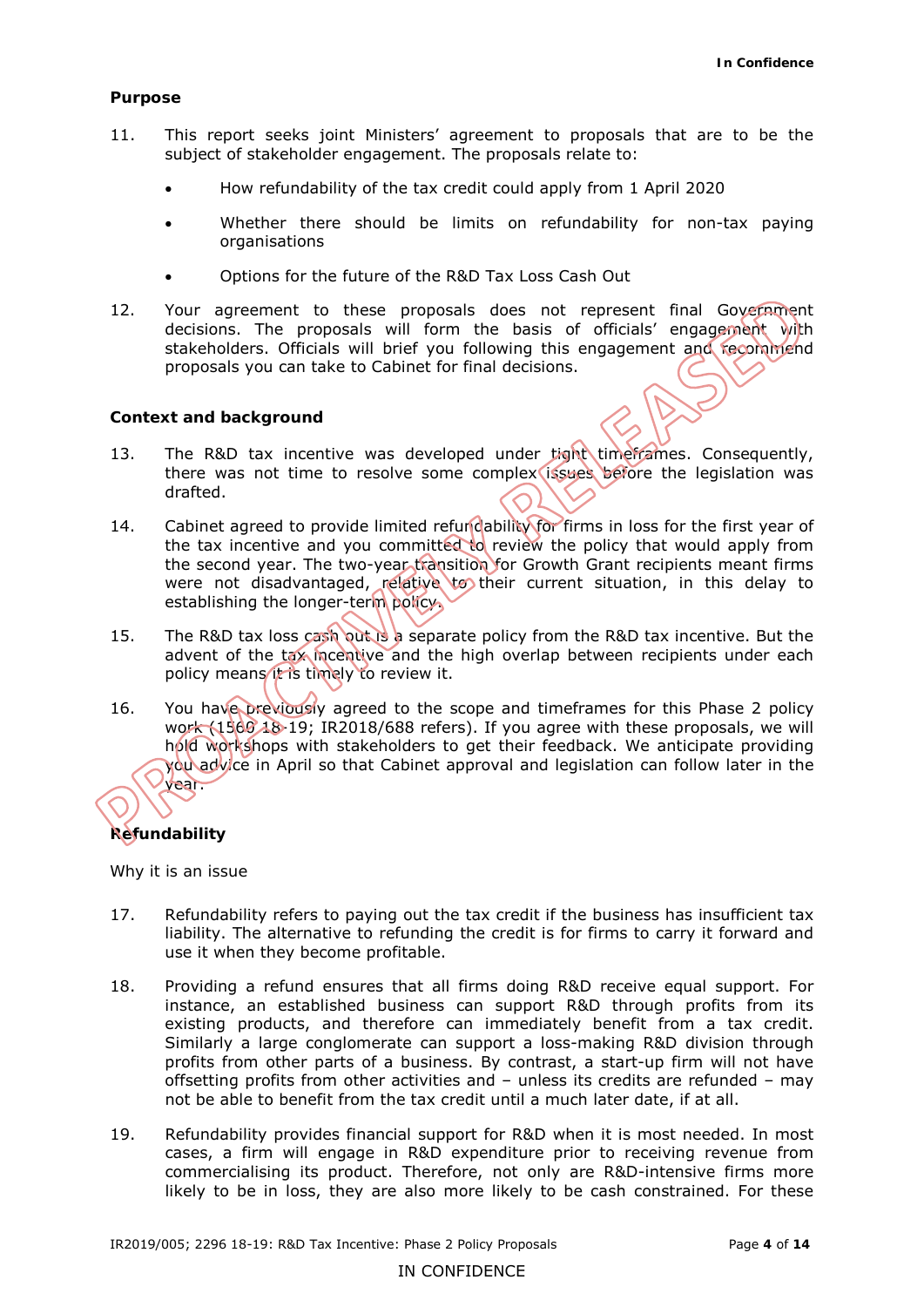firms, cash today will be much more valuable than a credit that is carried forward until the firm becomes profitable.

- 20. Additionally, credits carried forward while a firm is in loss are at risk if the firm breaches shareholder continuity rules relating to the credit. This is more likely to occur where there is significant new equity investment in a firm before it reaches profitability.
- 21. However, paying out to businesses, rather than reducing the amount of tax they pay, increases the fraud risk for Inland Revenue. This is not particular to R&D tax credits but is seen with other parts of the tax system such as donor tax credits and GST refunds.
- 22. Refunds also increase the fiscal cost of a scheme. In countries where credits are refunded, fiscal cost growth is faster amongst those firms getting refunds. Discussions with officials in Australia and the UK suggest that some of this increased cost is associated with marginal quality R&D – cash payments for small, start-up firms are a powerful lure for some firms so encourage reclassifying other expenditure as R&D or claiming for activity that is not R&D. In those countries, a large number of claims has made it difficult to counter this risk through audit.
- 23. In summary, providing refundability generates positive net benefits but adds risk to the tax incentive scheme. Therefore, the question is not whether to have refundability or not but how to manage the risks associated with it.

*International approaches* 

- 24. In developing a proposal for New Zealand, we have taken note of other countries' policies.
- 25. Across the OECD, most countries have R&D tax credits but fewer than half provide refundability. Australia, being the country with which New Zealand businesses most readily rhake comparisons, only has refundability for small to medium sized firms.
- 26. Appendix 1 summarises the policies applied in other OECD countries that do provide refunds and describes the strengths and drawbacks of each policy.

 $27\sqrt{\pi}$  Figure is no uniformity as to how constraints are applied, but some broad observations are:

- Some constraint on refundability is the norm; a system with no restrictions on refundability would be an outlier amongst OECD countries
- the different ways in which refundability is limited often reflect differences in the underlying tax incentive scheme
- • some countries limit refundability to SMEs and start-ups
- it is relatively common to limit refunds by reference to other taxes paid by the firm.

## *Refundability in relation to other features of the R&D Tax Incentive*

28. New Zealand's tax incentive differs from most other countries through its lack of targeting. The three countries we studied in most depth in designing the New Zealand scheme either have higher credit rates for smaller companies (Australia and UK) or have such a low cap the scheme is effectively limited to SMEs (Norway). New Zealand's scheme has neither of these features.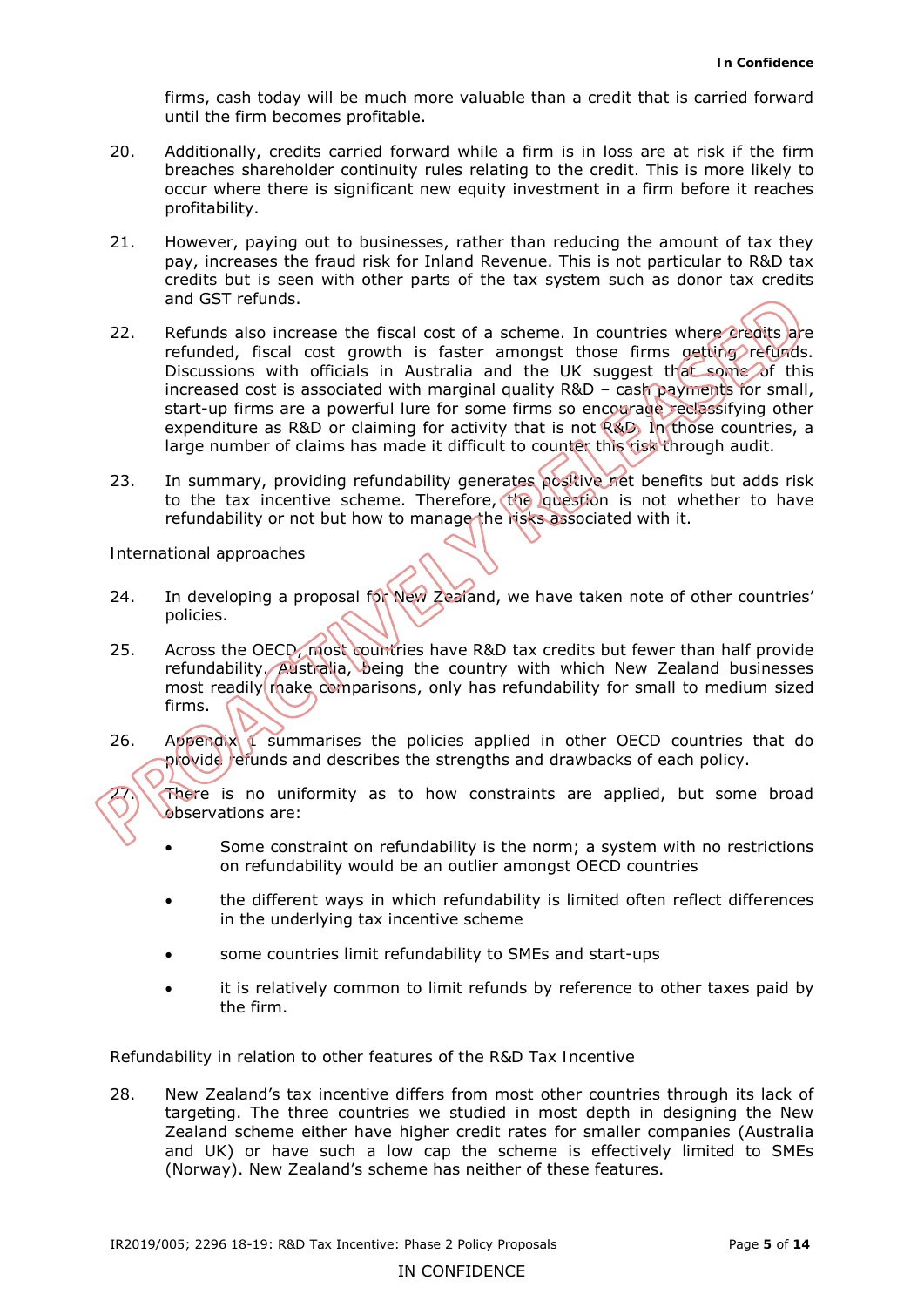- 29. Another aspect of the R&D tax incentive is that it is replacing the Growth Grant. Though not explicitly stated by the Government, Growth Grant recipients have an expectation that they will not be disadvantaged by moving to the tax incentive.
- 30. Loss-making firms can receive up to \$5 million per year from a Growth Grant. Under the tax incentive this would equate to incurring around \$33 million of eligible expenditure. This is a relatively high level of R&D expenditure. Based on Growth Grant recipients, only 5 New Zealand organisations currently exceed it and of these 2 are loss making. There will be some non-Growth Grant recipients who may also exceed this level but we are less certain of the number.
- 31. By comparison, the maximum level of eligible expenditure for refundability in Australia is around A\$10 million.
- 32. These factors suggest that targeting refundability exclusively to small and medium-sized businesses would be incompatible with other features of the tax incentive and that a cap for eligible expenditure under \$33 million would be perceived as less generous than the Growth Grant.

#### *Fraud and fiscal risks*

- 33. One reason to constrain refundability is fraud risk. Despite efforts to restrain it, determined organisations are frequently able to find ways to fabricate losses, and once payments have been made it can be difficult if not impossible to recover the funds.
- 34. A common approach in other jurisdictions is to limit refunds to the amount paid in other taxes such as  $PAYE<sup>1</sup>$ . This ensures a firm has a tangible economic presence, and therefore means it is less likely to be operating fraudulently. It also operates as something of an integrity measure for the tax system because it means what firms receive from the tax system does not exceed what they have contributed.
- 35. Administratively, checking how much PAYE is paid by a firm is straightforward.
- 36. In-year approval of the R&D activity, which will apply from year 2, will provide a further element of robustness because it will potentially give an early warning of suspicious claims.

## *Stakeholder views*

- 37. An indication of what stakeholders think is provided by their submissions on the Taxation (Research and Development Tax Credits) Bill to the Finance and Expenditure Committee.
- 38. All submitters who have commented on this issue think the tax credit should be refundable to a greater extent than it will be in the first year. Some of them argue for no limits on refundability. Others contemplate some form of refundability such as:
	- • Limited by level of firm turnover or a tax incentive less than a certain amount (Corporate Taxpayers Group)
	- A cap of \$5 million on the amount of tax credit refunded (EY).

## *Proposals for refundability*

39. In terms of establishing the policy on refundability, the key question is whether it should be unrestrained or whether there should be some restrictions. On balance, we think there should be some restrictions, for the following reasons:

<sup>-</sup> $<sup>1</sup>$  For most firms, the amount of PAYE they pay will exceed 15% of the amount of R&D they undertake because</sup> all employees in the firm will contribute to the PAYE total whereas R&D is usually only one part of the firm's activities. There will, however, be some firms that (quite legitimately) do not pay PAYE.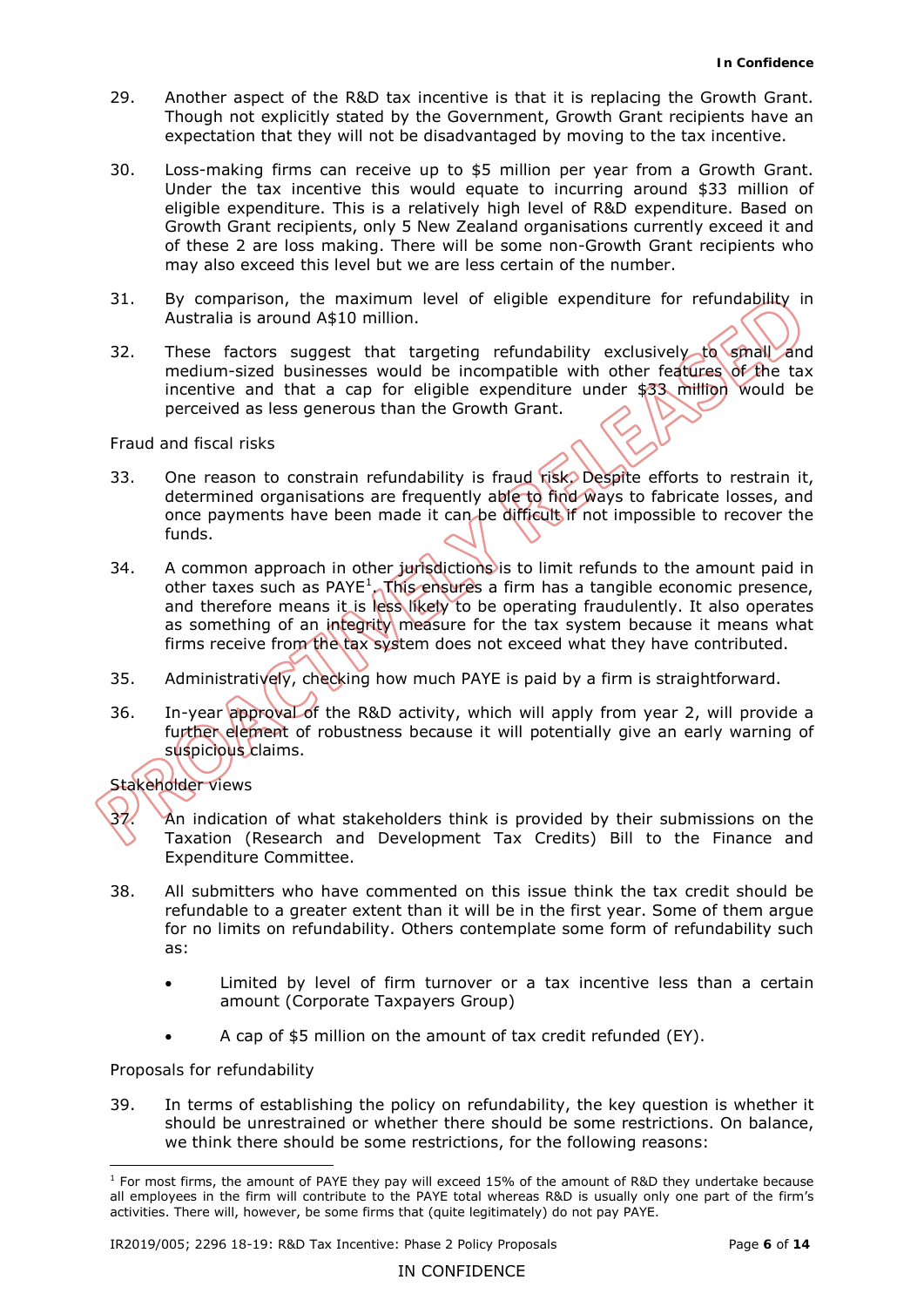- • Some form of constraint linked to other taxes paid can make fraud less likely.
- The R&D tax incentive is new and not all the risks are well understood. Maintaining some constraint will be useful until there is a better understanding of how the scheme is operating.
- • Given the proposed R&D tax credit is relatively broad and accessible, the proposed refundability restrictions do not fundamentally alter the incentives of the scheme.
- Other countries offering R&D tax incentives have generally put constraints on refundability in place.
- If the constraints are relatively light-handed they are unlikely to have a material impact on the amount of R&D encouraged by the tax incentive.
- 40. It is therefore recommended that the proposals on refundability with which officials will engage externally are:
	- The amount of tax credit refunded in any one year cannot exceed the amount of PAYE the firm has paid in the same year, and
	- The maximum tax credit paid out in any year is \$5 million.
	- Excess credits that are not refunded in a particular year can be carried forward subject to the credit continuity rules and can be refunded in future years, subject to the above conditions.
- 41. Framing the constraints in this way is not anticipated to restrict refunds for the majority of R&D performers. It means that all firms would have some refund and a few would have less than full refundability. This differs from the Australian approach where there is a hard boundary in the form of a turnover threshold which means that if a firm grows, it switches from receiving refunds to not receiving any.
- 42. Overall, and compared with most other jurisdictions, the proposed policy for New Zealand/ represents a comprehensive approach to refundability. We therefore consider it will be reasonably well received. Issues that might be contentious, and which we would want to explore with stakeholders, include:
	- • Some firms may pay little or no PAYE. For instance, their staff are not employees and are paid a shareholder salary or provide sweat equity. We are interested in understanding how prevalent this issue might be amongst R&D performers and whether an alternative definition of taxes paid<sup>2</sup> would be more appropriate.
	- The impact of the \$5 million cap. We think some cap on refunds would be prudent as a backstop but this would have to be balanced against any evidence that it would disincentivise firms from expanding their R&D.

## **Tax exempt organisations**

*Which organisations are tax-exempt* 

43. Within the Income Tax Act, there are different types of tax-exempt organisations, including charities, public authorities and local authorities, sports promoting bodies, and science and industrial research promoting bodies. In some cases, the legislation deems these bodies to be tax-exempt and in other cases the

<sup>-</sup> $2$  One possibility would be to add FBT, withholding tax on scheduler payments (WT) and employer superannuation contribution tax (ESCT) paid.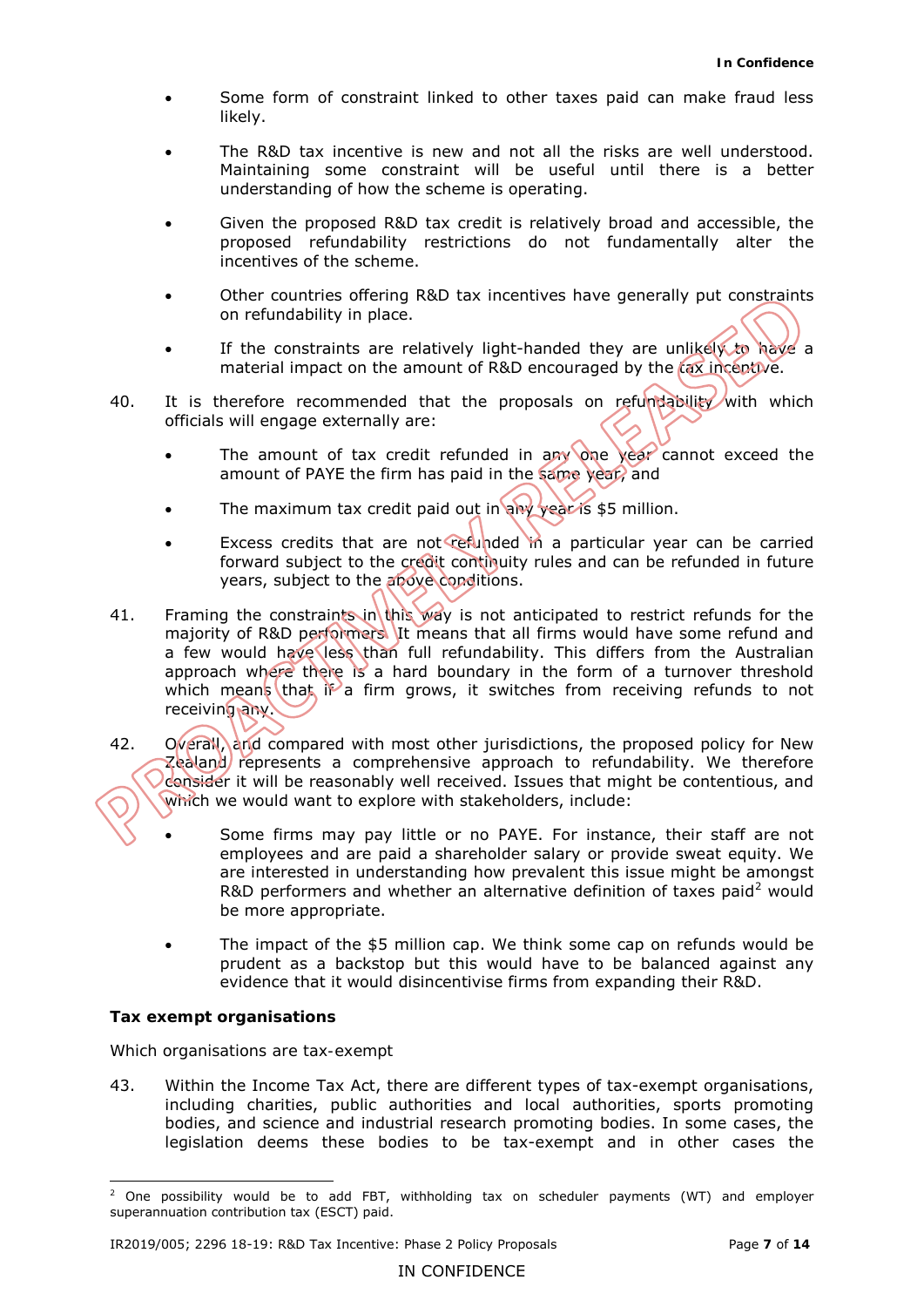organisation elects to have the tax-exempt status. These categories include levy bodies.

 bodies. 44. Māori authorities are not tax-exempt (they pay tax at 17.5% rather than at the company rate of 28%), but some post-settlement governance entities have registered as charities and Māori organisations often have charitable entities within their structures. Consequently, tax-exempt organisations include organisations considered Māori organisations.

 *Why it is an issue* 

- 45. The first-year policy on refundability excludes entities that receive exempt income. They are eligible for the tax incentive but, because they do not have an income-tax liability, they will not benefit from the incentive without refundability)
- 46. The main argument for making the credit refundable for these organisations is that the quality of their R&D and the spillovers arising from it are not likely to be any different from private-sector organisations. Therefore, from the perspective of growing New Zealand-based R&D it makes sense to include them.
- 47. Some tax-exempt organisations, such as levy bodies, may already be receiving government financial support from a different programme<sup>3</sup>. However, the rules applying to the tax incentive mean that R&D that has been funded by another government grant is not eligible for the tax incentive, so providing for refundability of the R&D that is eligible should bot lead to double dipping.
- 48. Finally, there is an argument that organisations that have chosen to be taxexempt organisations should not subsequently receive benefits from the tax system. One concern is that organisations that are not paying tax can accumulate assets faster than comparable taxpaying businesses so are better able to fund investments including R&D. Another concern is that organisations may choose to place their profitable operations in a tax-exempt structure while treating their loss-making parts as taxable entities.

*Proposal for tax-exempt organisations* 

- 49. Lofficials are in the process of getting a better picture of the type and amount of R&D that is undertaken by organisations that are tax-exempt. We consider the stakeholder engagement will be an opportunity to extend our knowledge.
- 50. However, we are conscious that these types of discussions could raise expectations amongst tax-exempt organisations that they will be eligible for refunds of their tax credits if they are eligible for the tax incentive.
- 51. Also, we consider there may be allegations of unfairness if organisations that are undertaking R&D are shut out of the tax incentive as a result of not providing refundability for tax-exempt organisations.
- 52. We consider the arguments in favour of refundability for tax-exempt organisations are stronger than the arguments opposing it. Consequently, the proposal is that the stakeholder engagement would be based on the premise that tax-exempt organisations would be eligible for the refund of their R&D tax credits, with only the restrictions applying to taxpaying firms applying to them.

-

IR2019/005; 2296 18-19: R&D Tax Incentive: Phase 2 Policy Proposals Page **8** of **14** 

<sup>&</sup>lt;sup>3</sup> For example, the Endeavour Fund or Primary Growth Partnership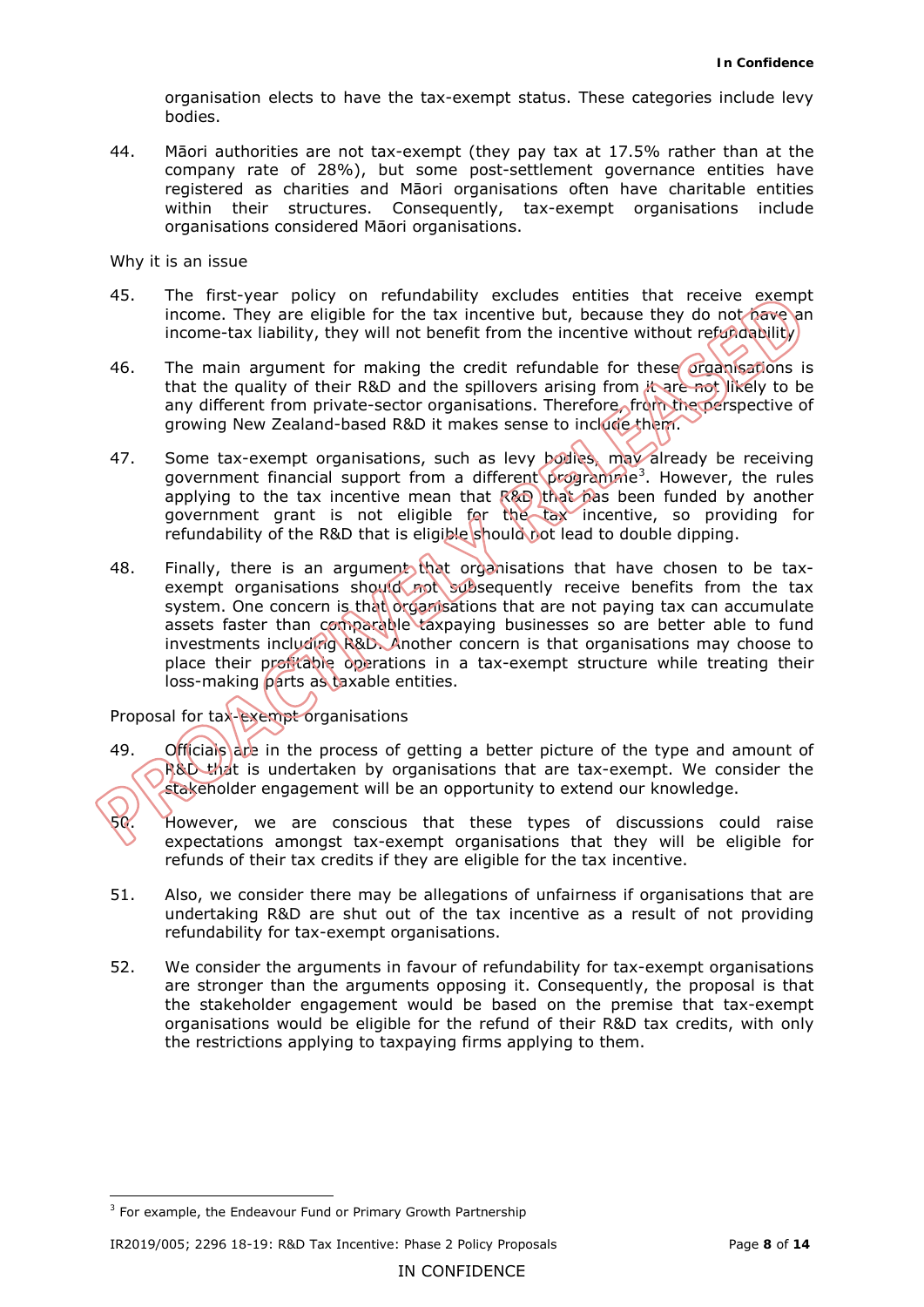## **The R&D Tax Loss Cash Out**

#### *Background*

-

- 53. The R&D Tax Loss Cash Out was introduced in 2015 and allows some firms that perform R&D to cash out their losses, up to the amount of their R&D spend, so they receive 28% of the relevant amount<sup>4</sup>.
- 54. The scheme has been designed to support R&D intensive firms. R&D intensity provides a way of targeting firms in the early phase of their development<sup>5</sup>. This group of firms have been selected for support because:
	- They are likely to be cash-constrained. Their R&D might not yet have developed a viable product so they will struggle to attract investors and the absence of a commercial product means they are not earning revenue.
	- They are more likely to be at risk of breaching the loss continuity rules within the tax system so the losses are no longer available for the firm<sup>6</sup>.
- 55. In terms of the immediate cash benefit provided by the policy, it functions like a 28% tax credit. However, an important difference from a standard tax credit or grant is that because the payment cancels an equal amount of the firm's losses, the tax-credit payments are more in the form of a loan from the government which is "repaid" if the firm becomes profitable<sup>7</sup>. Other events (liquidation, sale of the company or of IP) also trigger repayment obligations.
- 56. The scheme is tightly targeted to a subset of R&D-intensive firms through imposing a wage-intensity test. This screens out many R&D performers and has meant the scheme operates on a small scale. About 350 firms have registered with slightly fewer actually applying for the credit. Its cost is about 10% of expected expenditure on the tax incentive.
- 57. The advent of the R&D tax incentive has led Inland Revenue to review the R&D tax loss cash out. This review is summarised as follows.

## *How is the R&D tax loss cash out working?*

- 58. The tax loss cash out scheme was introduced in 2015 with effect from the 2016 year. There are two full years of results (2016 and 2017) and one part year (2018).
- 59. Uptake of the scheme has grown, with 350 firms now registered and the number of approved firms slightly less than 300. In aggregate, the scheme has provided \$50m to firms undertaking R&D, over the past 3 years<sup>8</sup>. The average amount received per firm has grown from \$73,000 in year 1 to \$105,000 in year 3.
- 60. Recipients are generally smaller enterprises employing fewer than 20 employees. There is a mix of stand-alone entities and firms that are part of a group. Of the latter, some have a foreign parent or are associated with a foreign entity that exercises control over the functions and business activities of the firm.

<sup>&</sup>lt;sup>4</sup> Technically, it is the lesser of their R&D send or  $1.5 \times$  the amount spent on employees engaged in R&D.

 $^5$  The standard pattern is that as a firm's R&D is successful and it commercialises its product, its R&D intensity will decline.

 $6$  Generally, a firm loses it losses if there is more than a 50% change in ownership. This can be triggered either by the current shareholders selling or by an injection of fresh equity capital. Within the tax system there is a discretion for firms undertaking R&D to defer the recognition of their R&D expenditure so that the losses associated with their R&D expenditure are not lost.

 $^7$  Repayment occurs because a firm starts paying tax earlier than it would if it had carried losses forward.

 $^8$  \$13.7 million was paid out for the 2016 tax year, \$23.2 million was paid out for 2017, and – part year only -\$16.3 million has been paid out for the 2018 year.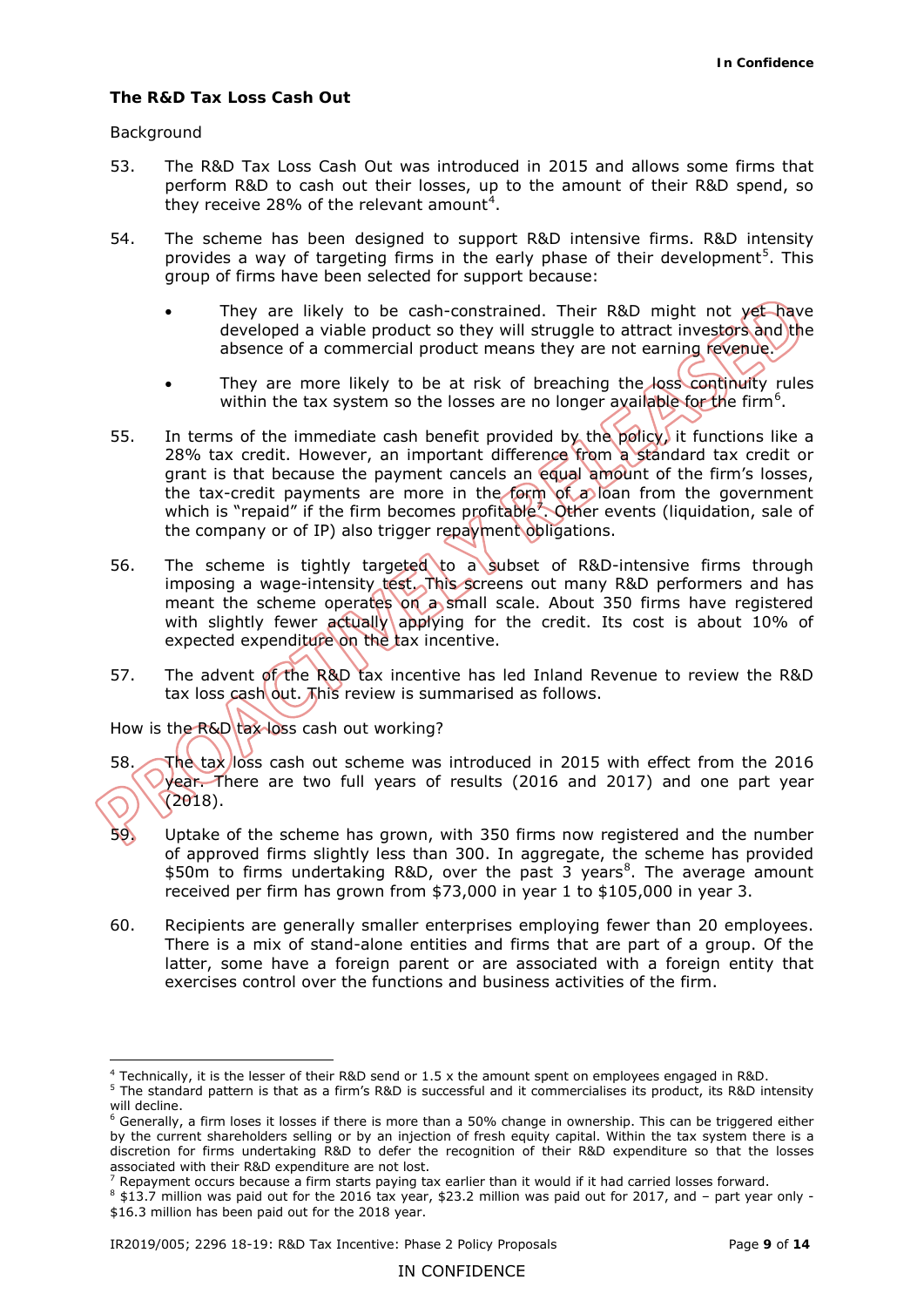#### *Is the scheme achieving its objectives?*

- 61. An assessment of the scheme's impact is difficult because many recipients also receive other forms of government assistance (such as Callaghan Innovation grants or support from the NZ Venture Investment Fund). It is not possible to discern the impact of this scheme alone on the amount of R&D that is being carried out.
- 62. IR officials administering this scheme indicate there is some evidence of the scheme providing needed financial support. Some firms use the credit to pay instalments on tax debt or to offset debt not under arrangement. Inland Revenue officials consider the credit has on occasion saved a company from liquidation or relieved the financial strain of tax debt.
- 63. The eligibility criteria are designed to target New Zealand-based firms that are:
	- Currently loss-making firms but will potentially become profit making and tax paying
	- Firms for whom R&D is a central feature of their operations
	- In the start-up phase because these firms are most likely to be cash constrained
	- Not otherwise readily able to tap into non-government sources of finance.
- 64. An analysis of recipients of the scheme suggests that the current criteria are letting in these types of firms but also letting in firms that don't meet the criteria. For instance, in the first year though the majority of recipients had incorporated in group with a listed company have been eligible, despite their access to significant 2012 or later, at least 20% were more than 10 years old, so could not be considered still in the start-up phase. Additionally, firms within a wholly owned non-government finance.
- 65. A feature of the scheme is the obligation to repay the credit once the firm has become profitable or other conditions are met. However:

**•** Because the scheme has only been in operation for a short time, there is not a clear picture of whether firms are moving to profitability

• Some firms have become profitable but still have other losses carried forward so are not yet paying tax

- • A very small number of firms have triggered the other repayment obligations
- • These other criteria are hard to monitor and Inland Revenue is reliant on self-reporting by firms
- • Some corporate structuring arrangements can result in perpetual loss making companies, despite significant revenue arising from commercialisation of the research and development.

## *Definition of R&D*

- 66. The scheme works off the accounting standard definition of R&D. This is different from the definition used in the R&D tax incentive.
- 67. The accounting definition was consciously chosen when the scheme was developed because, given the target recipient was a small start-up firm, it was considered this would be the easiest concept for firms to apply.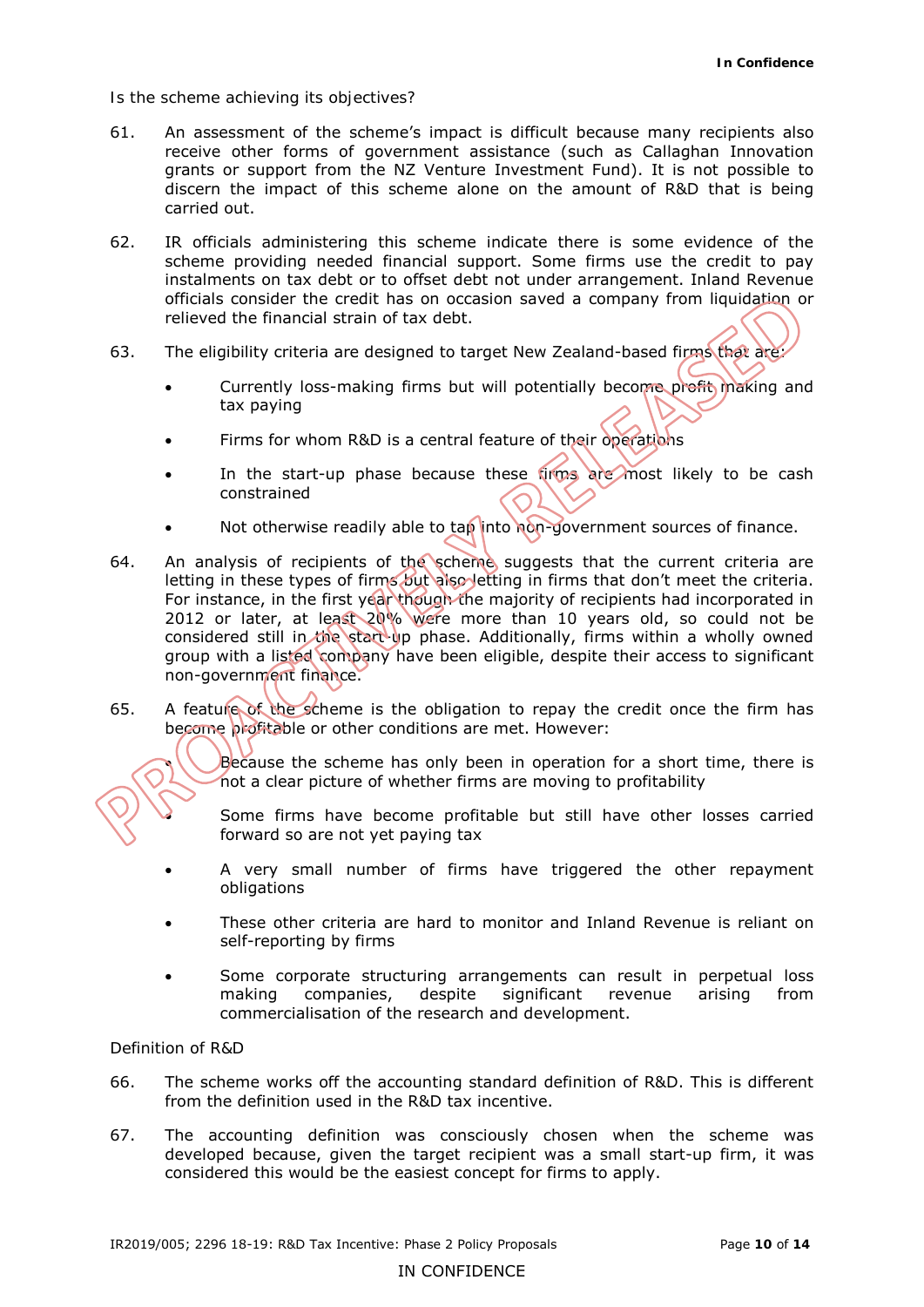However, it is anticipated that the vast majority of firms eligible for the tax loss 68. cash out will also be eligible for the R&D tax incentive. Therefore, the advent of the R&D tax incentive means that firms will have to apply two different definitions of R&D.



IN CONFIDENCE

IR2019/005; 2296 18-19: R&D Tax Incentive: Phase 2 Policy Proposals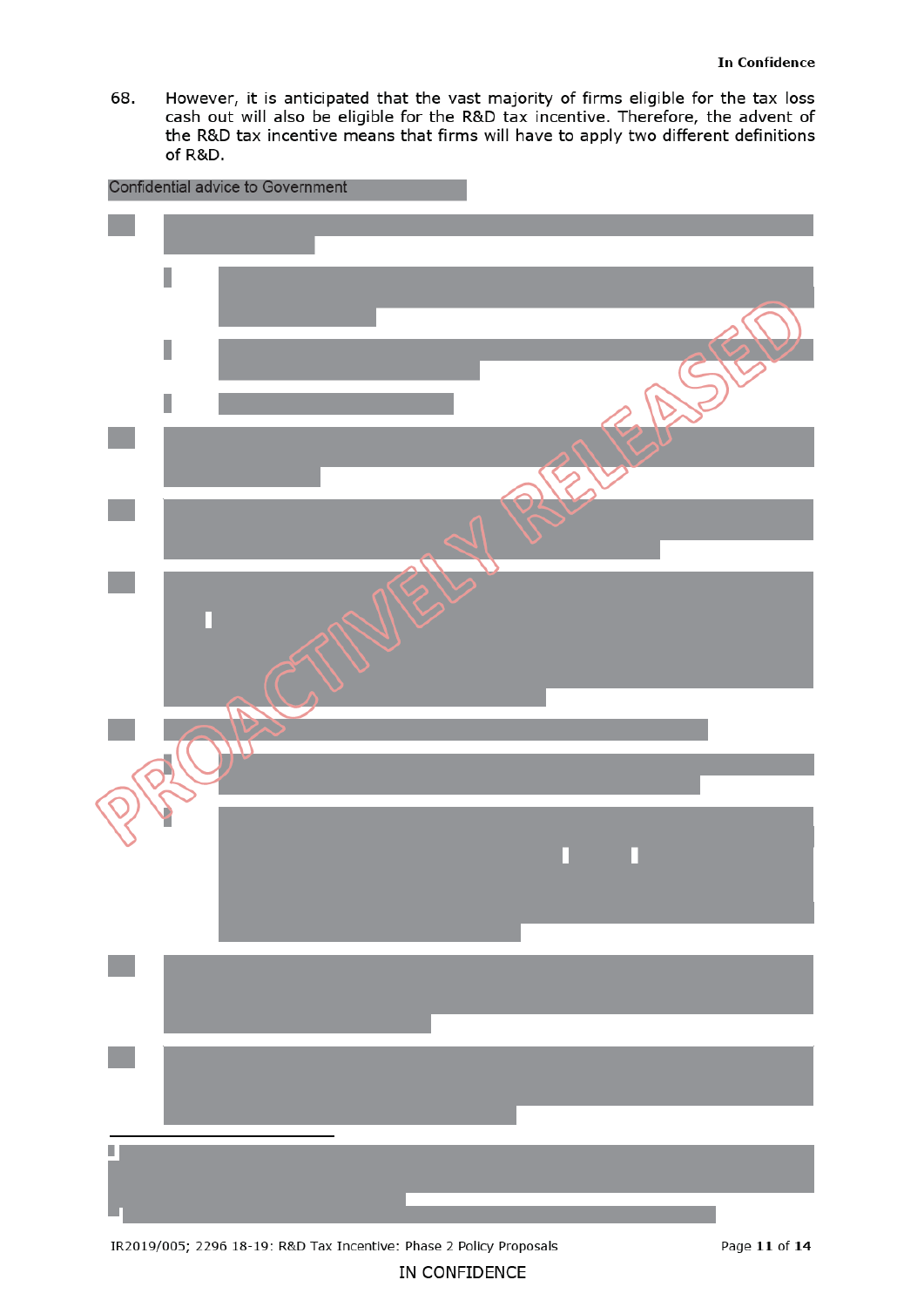

#### **Next steps**

- If Ministers agree with the proposals set out in this report, we will proceed with a 80. programme of stakeholder engagement. This will focus on a series of workshops in diverse locations and with different types of organisations in order to canvas a broad spectrum of views.
- 81. However, as agreed by Ministers (1560 18-19: IR2018/688 refers), we will not release a discussion document nor endage in formal consultation. This is to avoid consultation overload given the extensive consultation that has already occurred through the tax incentive's development.
- Officials will update you on the finalised stakeholder engagement plan by early 82. March. This will likely cover the list of attendees invited and topics for discussion. It may also signal the additional analysis that needs to be undertaken to support the consultation eq quantifying the number of tax-exempt organisations that qualify for the R&D Tax Incentive.
- We anticipate coming back to Ministers in April with proposals. Any 83. implementation of the proposals outlined in this report will require legislative change so we anticipate a process of Cabinet approval and legislative drafting in mid-2019, with a target enactment date of 1 April 2020.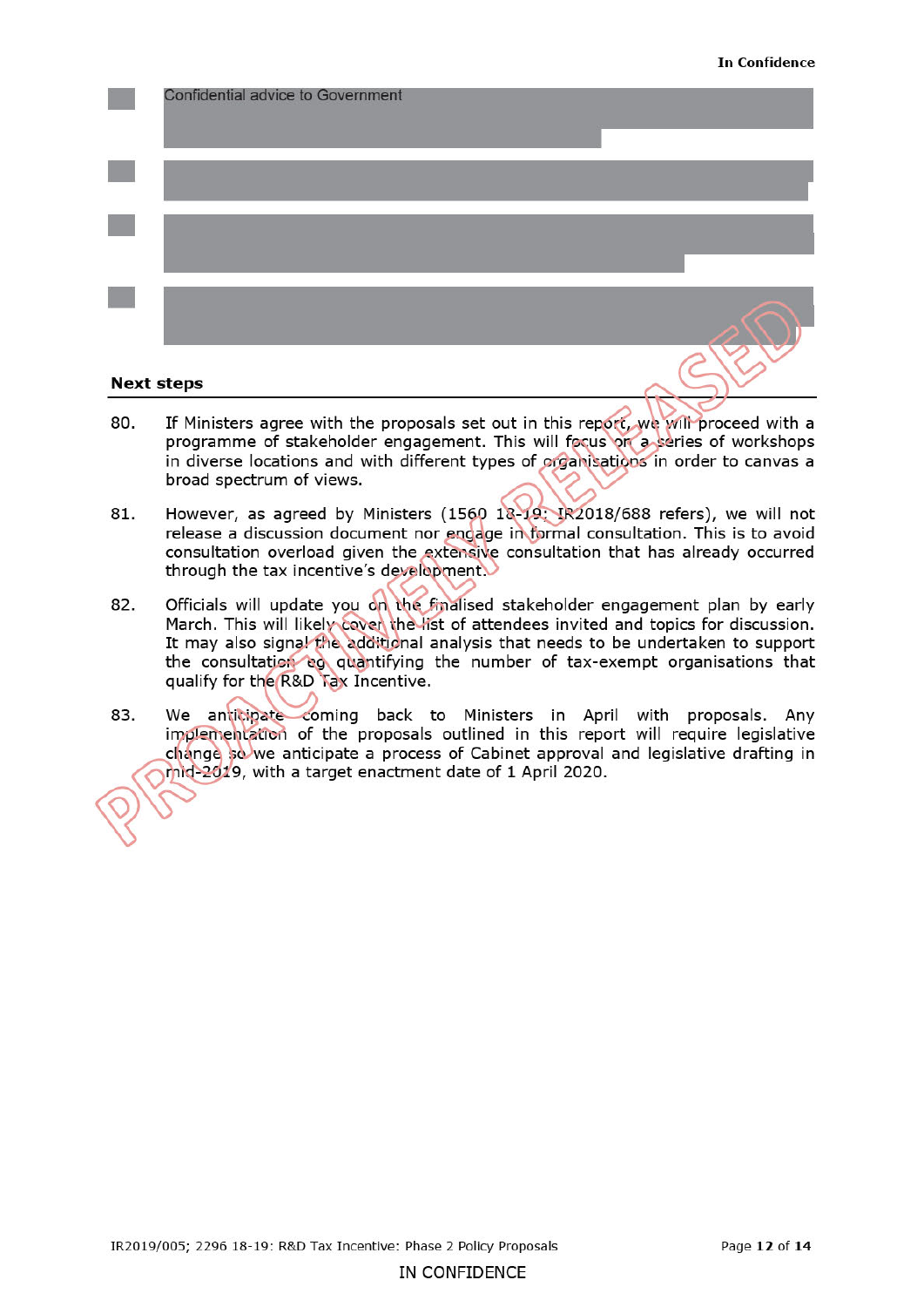## **Appendix 1 – International Comparisons of Refundability policies**

 84. The following table sets out key features of how refundability is applied in key OECD countries.

| Country               | <b>Refundability policy</b>                                                                                                                                                                                       | <b>Other relevant factors</b>                                                                                                                                                      |
|-----------------------|-------------------------------------------------------------------------------------------------------------------------------------------------------------------------------------------------------------------|------------------------------------------------------------------------------------------------------------------------------------------------------------------------------------|
| Australia             | Limits refundability to:<br>firms with turnover less than<br>A\$20m &<br>subject to a A\$4m annual cap.                                                                                                           | The cap is a recent feature aimed<br>at fiscal affordability. The cap<br>equates<br>A\$10m<br>eligible<br>to<br>expenditure.                                                       |
| UK - SMEs             | Firms in loss can cash out their tax<br>credit at a discount to their value $^{11}$ .                                                                                                                             | <b>SME</b><br><b>The</b><br>scheme<br>B<br>more<br>generous than the large<br>fum<br>scheme. SMEs must have<br>fewer than 500 employees<br>and<br>turnover less than EUR 100m.     |
| $UK - large$<br>firms | For non-SMEs, the tax credit is paid<br>before tax, so loss making firms<br>benefit equally with profitable firms,<br>subject to not exceeding the amount<br>of PAYE and National Insurance<br>Contribution paid. |                                                                                                                                                                                    |
| Norway                | Full refundability for<br>tax<br>paying<br>entities.                                                                                                                                                              | The tax credit operates with a<br>very low cap. The maximum<br>credit is (approx.) NZ\$2m, and in<br>most cases is NZ\$1m.<br>The tax credit is not available to<br>non-taxpayers. |
| Ireland               | Full<br>refundability, but<br>paid<br>in.<br>instalments over 3 years,<br>and<br>subject to limits relating to amounts<br>of corporate income tax paid or<br>amounts of payroll tax paid.                         |                                                                                                                                                                                    |
| Netherlands           | Full refundability but limited to a<br>firm's payroll tax liability.                                                                                                                                              |                                                                                                                                                                                    |
| Canada                | The credit is fully refundable for<br>Controlled<br>Canadian<br>Private<br>Corporations up to an expenditure<br>of CAD 3<br>million.<br>limit<br>Higher<br>expenditure is only 40% refundable.                    | The tax credit rate is 35% up to<br>eligible expenditure<br>of CAD <sub>3</sub><br>million, and 15% for<br>higher<br>amounts.                                                      |

 The table above demonstrates different mechanisms can be used for constraining refundability. Here are some brief comments on each of them:

<sup>-</sup> $11$  Firms in loss can cash out 14.5% of surrenderable losses (these are the lesser of their trading loss and 230% of the R&D spend).